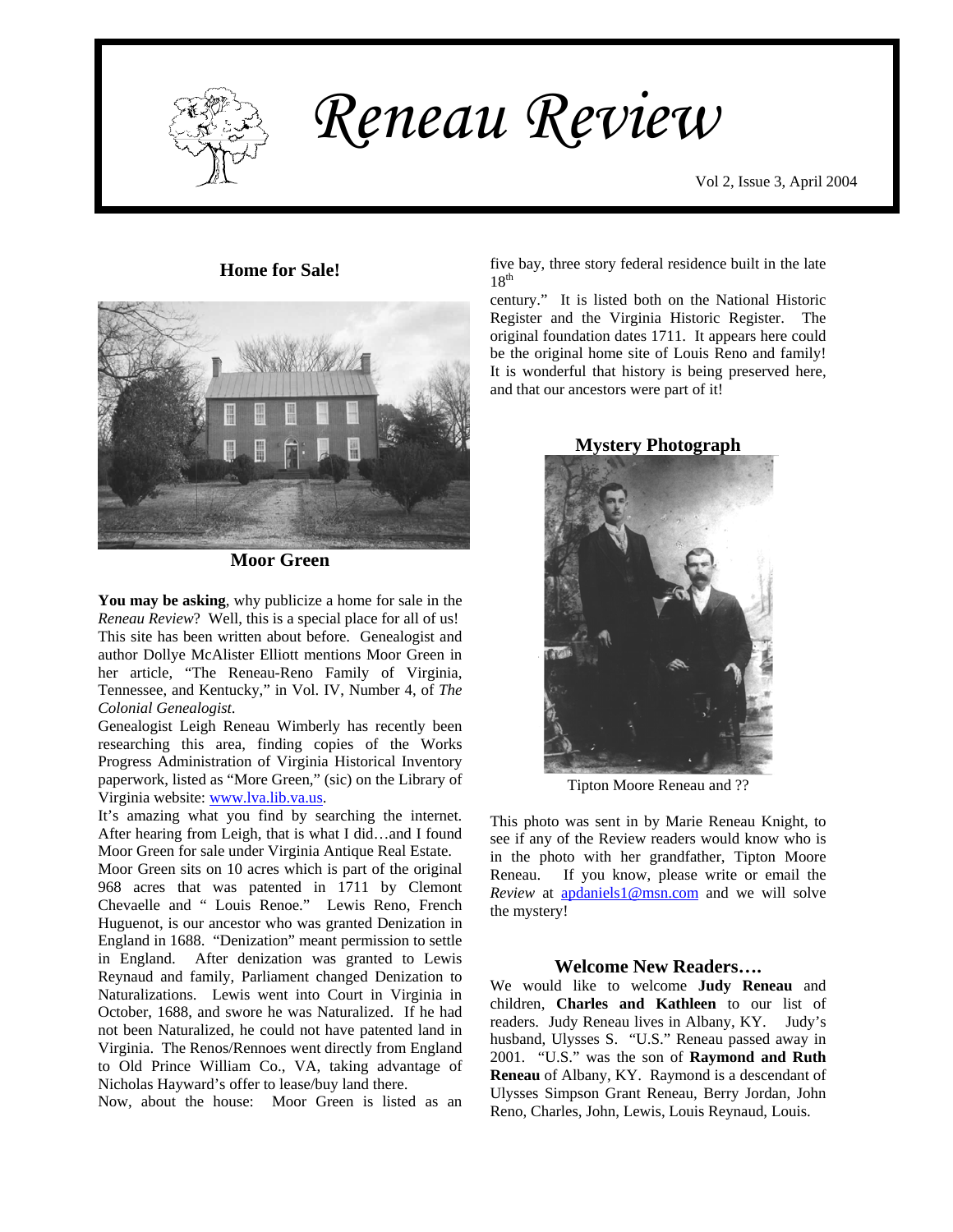### **Reneau Books**

**Mary Walker from Lubbock, TX** suggested that we have a section of the Reneau Review dedicated to books that are available about Reneaus/Renos. Here is our first group of suggested reading. Please let us know if you have a book that you would recommend!

**Genealogy of the Reno/Reneau Family in America, 1600-1920** by Steven G. Fancy and Sue Reneau Damewood. The latest edition will be available in approximate two months. Cost: \$40.00, includes shipping. Dr. Steven G. Fancy PO Box 270534 Fort Collins, CO 80527 email: [sfancy@verinet.com](mailto:sfancy@verinet.com)

**Landmarks of Old Prince William** (VA), by Fairfax Harrison, published by the Prince William County Historical Commission, contains information about some of the Huguenots who settled in Prince William Co., VA, including the Renos/Rennoes. This book may be found in major libraries or genealogical societies and used book stores. **Dollye McAlister Elliott of St Louis, MO,** in her article, "Nicholas Hayward of London and the Huguenot Emigration to Virginia", refers to Fairfax Harrison's book, explaining the entries on this family in King James II's Bounty Papers, which shows Nicholas Hayward's help in bringing the Reno family to Old Prince William Co., VA. Dollye's article may be found in *The Colonial Genealogist,* Vol. IX, Number 2, 32nd Issue. *The Colonial Genealogist* may be found in any large library with a genealogical reference section, or a copy may be purchased for a nominal sum from The Augustan Society, P. O. Box 75, Daggett, CA 92327-0075. For more information you may also view The Augustan Society website: www.augustansociety.org.

**Biagraphical Sketches of Gospel Preachers** by H. Leo Boles. Information about Isaac Tipton Reneau is in this book, along with other gospel preachers of the times. This reprint is available at: Faith and Facts Bookstore 6530 N. Michigan Road Indianapolis, IN 46268 Tel: 1-800-423-2484 Cost: \$17.95 plus tax (if applicable) & shipping.

**Faint the Trumpet Sounds** by John Upton Terrell is recommended by **Julienne Reneau Rodriguez of San Antonio.** This book is about the life of Major Marcus Albert Reno, who was at the battle of Little Big Horn under Custer's command. Julienne notes that Reno's life is one of tragedy and misfortune. His personal life and early death of his wife, Mary Hannah, was only a part of this sadness. His military career was in ruins after Little Big Horn. Major Reno tried to clear his name up until his death in 1889. It took many years of work by his descendants to finally right this wrong. Marcus Albert Reno's lineage is: James Madison Reno, Aaron, John David, John, Lewis, Louis Reynaud, Louis.

| <b>Reneau Review Newsletter Numbers:</b>  |          |           |
|-------------------------------------------|----------|-----------|
| Month                                     | Income   | Expense   |
| Oct 03                                    | 80.00    |           |
| Nov $03$                                  | 50.00    | 65.52     |
| Dec~03                                    | 40.00    |           |
| Jan <sub>04</sub>                         |          | 74.10*    |
| Feb 04                                    | 55.00    |           |
| Mar 04                                    | 80.00    | $80.52**$ |
|                                           | \$305.00 | 220.14    |
| Balance on hand for April Review: \$84.86 |          |           |

\*increase due to copying 4 pages instead of 3.

\*increase 4 pages and charge for envelopes for March issue. (I had donated the envelopes in earlier issues)

#### **Reneau Revenue**

# **Many Thanks to the following:**

**October:** Gene Reneau, Pat Madis, Betty Reneau, Louise Wisener, Marie Knight, Brenda Rose, Anita Daniels, Ned Reneau,

**November:** Laurie Cook, Linda Moore, Janice Woods, Alvin Chandler, Mary Walker, Charlene Welch, Susan Daniels, Bill Reneau, Willie Reneau, Ann Chandler.

**December:** Jerry Telford, Lou Matson, Jana Wojenski, Loyce Magnum, Virgil Commons, Dorothy Taylor, Edwyna Field, Clyde Day, Charlie Reneau, Jack Blake, Dollye Elliott,

**February:** Scott R. Campbell, Lou Matson, Ellen Matson, Robert E. Reneau, Ned Reneau, Carolyn Shepler, Julienne Rodriguez.

**March:** Randall M. Campbell, Koleta Moad, William Schrom, Margaret Day, Leigh Wimberly.

**Thanks to all who support the** *Reneau Review***!** 

**Calling Wood Descendants**….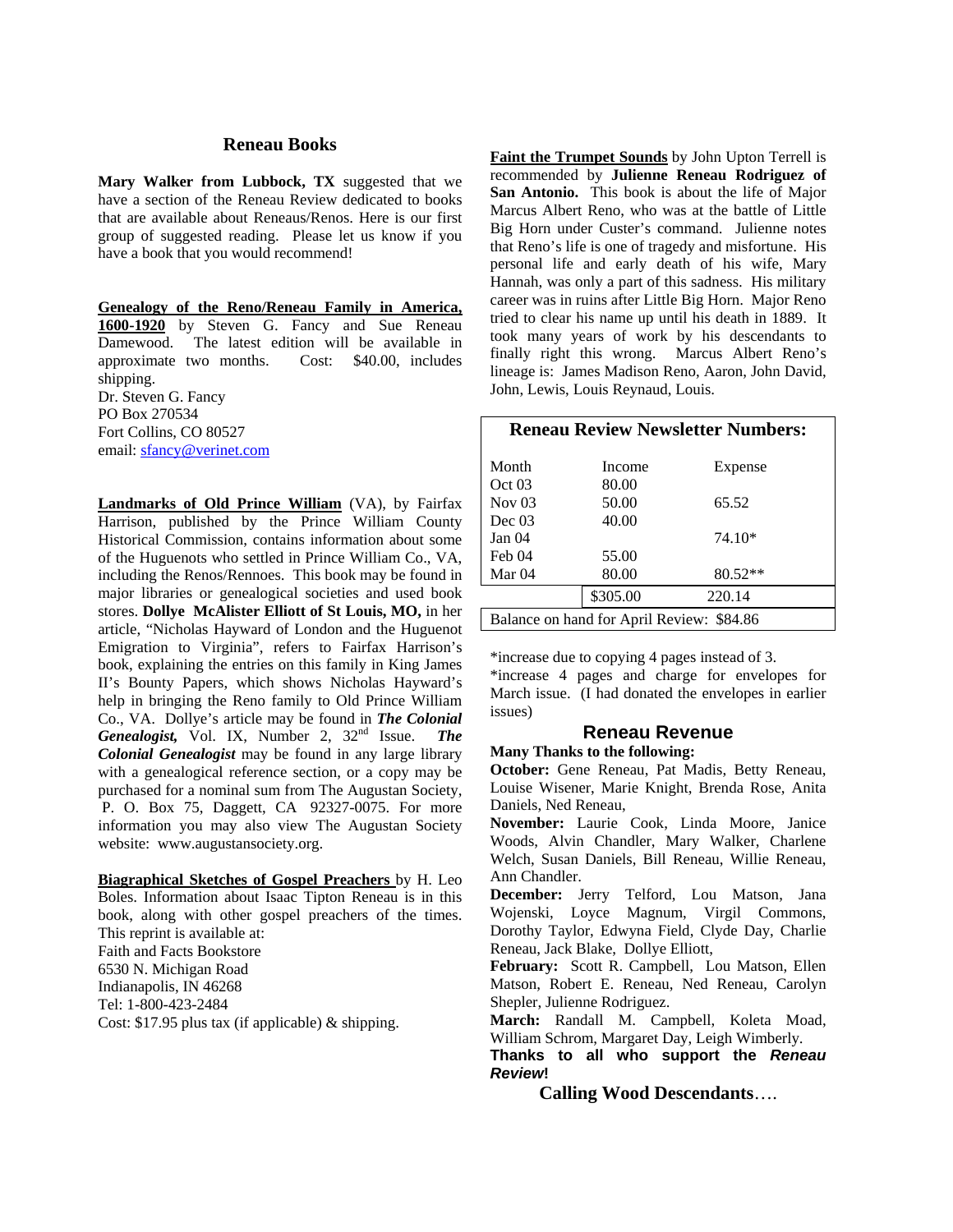Isaac Tipton Reneau married Mary Gipson Wood in Aug. 1838. Descendants of this union are invited to join other Wood descendants at the Annual Wood Reunion on Sat., Aug 7, 2004 at the Clinton Co. Community Center, Albany, KY. Please contact **Betty Reneau** (314 Tennessee. Rd, Albany, KY 42602) for more information.

## **Baby News!**



Welcome to Sarah Grace Wisener

**Fred and Louise Wisener** have a new granddaughter, who was born Tuesday, March 2, 2004 in Houston, TX! Her name is **Sarah Grace Wisener**. She weighed in at 8 lb. 5 oz and was 19 inches long. Sarah Grace's parents are **Jeffrey and Kelli Wisener**. She joins her two older brothers, **Zane and Britt.** 

**Sarah Grace's** Reneau ancestry is: Jeffrey Lane Wisener, Helen Louise Compton, Louie Henry, Luther Savage, Isabel A. Reneau, Jonathan Mulkey, John Reno, Charles, John, Lewis, Louis Reynaud, Louis. Welcome, Sarah Grace !

#### **In Front of the Camera…**

In addition to being part of the Lubbuck, Texas Police Force, **Chuck Moad** is spending a little time in front of the movie camera. Chuck will be an extra in a new football movie being filmed at his son, Michael's high school and at the stadium in Lubbuck. Chuck is the son of **Wayne Moad and Koleta Bauman Moad.** Chuck's Reneau lineage is Koleta Bauman Moad, Esther LeeJeanne Reneau Bauman, Eugene LaRue Reneau, Barton Warren Stone, Isaac Tipton, John Reno, Charles, John, Lewis, Louis Reynaud, Louis.

**Adrienne Marlene Reneau** of San Antonio, TX,

who underwent surgery a few months ago. We hope you are feeling better, Adrienne!

**Delia Reneau** of Ferris, TX, who has had some health problems. We hope that you are doing much better, Delia.

**Wayne Arnold Moad** of Odessa, TX, continues to improve from heart surgery complications last year. We are glad to hear you are feeling better, Wayne. It's been a long road!

# **Reneau Book Report**

We have now over 70 pages in our Reneau Reunion Book. There are still about a dozen people who said they would send information and we haven't received it yet. If this is you, please get your photos and information to me as soon as you can! The deadline to have articles in the book is **July 15, 2004!** If you can beat that deadline, it will help me out a lot, as it takes time to get the information and pictures into the computer and formatted for printing.

Don't forget, if you have a special church in your family, please send a picture of the church with a write-up. And, also, any junior interviewers who have interviewed Grandma or Grandpa, etc, please get your interview in so we can include that as well! Last, we are having a section on general Reneau History, which will talk about Louis Reynard, Lewis Reno, John Reno and others. If you would like to submit an article about one of our early ancestors, I would encourage you to do so.

**Reneau Book Deadline is July 15, 2004 Don't be left out. I think you will be pleased with the book. Send your information and pictures to: Anita Reneau Daniels 17617 SE 34th Circle Vancouver, WA 98683 apdaniels1@msn.com** 

**We are thinking of….** 

.